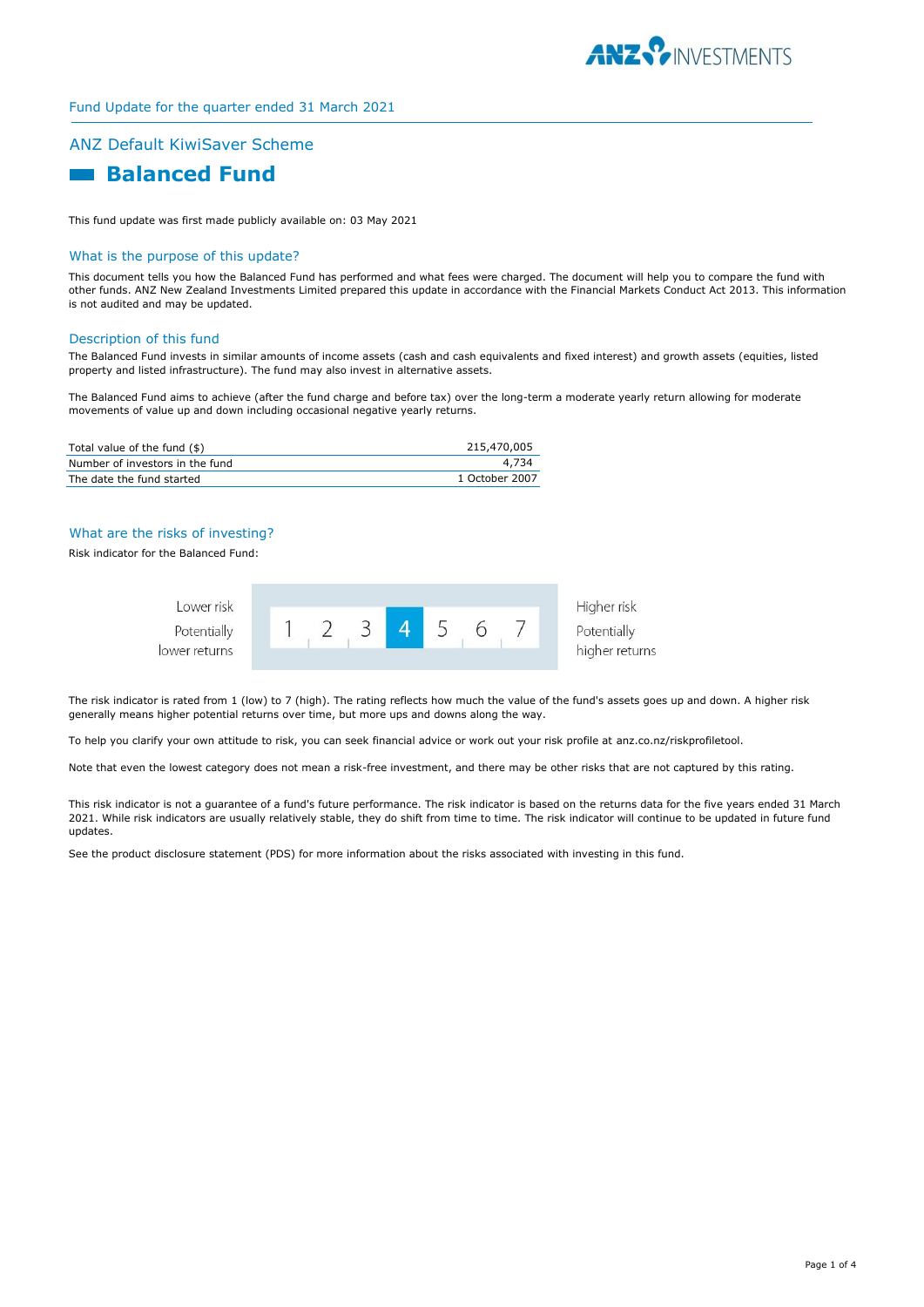# How has the fund performed?

|                                               | Average over past<br>five years | Past year |
|-----------------------------------------------|---------------------------------|-----------|
| Annual return                                 |                                 |           |
| (after deductions for charges and tax)        | 6.34%                           | 18.00%    |
| Annual return                                 |                                 |           |
| (after deductions for charges but before tax) | 7.42%                           | 20.30%    |
| Market index annual return                    |                                 |           |
| (reflects no deduction for charges and tax)   | 7.94%                           | 18.89%    |

The market index annual return is calculated using the target investment mix and the indices of each asset class.

Additional information about the market index is available in the statement of investment policy and objectives on the offer register at www.discloseregister.companiesoffice.govt.nz.



# **Annual return graph**

This shows the return after fund charges and tax for each of the last 10 years ending 31 March. The last bar shows the average annual return for the last 10 years, up to 31 March 2021.

**Important:** This does not tell you how the fund will perform in the future.

Returns in this update are after tax at the highest prescribed investor rate (PIR) of tax for an individual New Zealand resident. Your tax may be lower.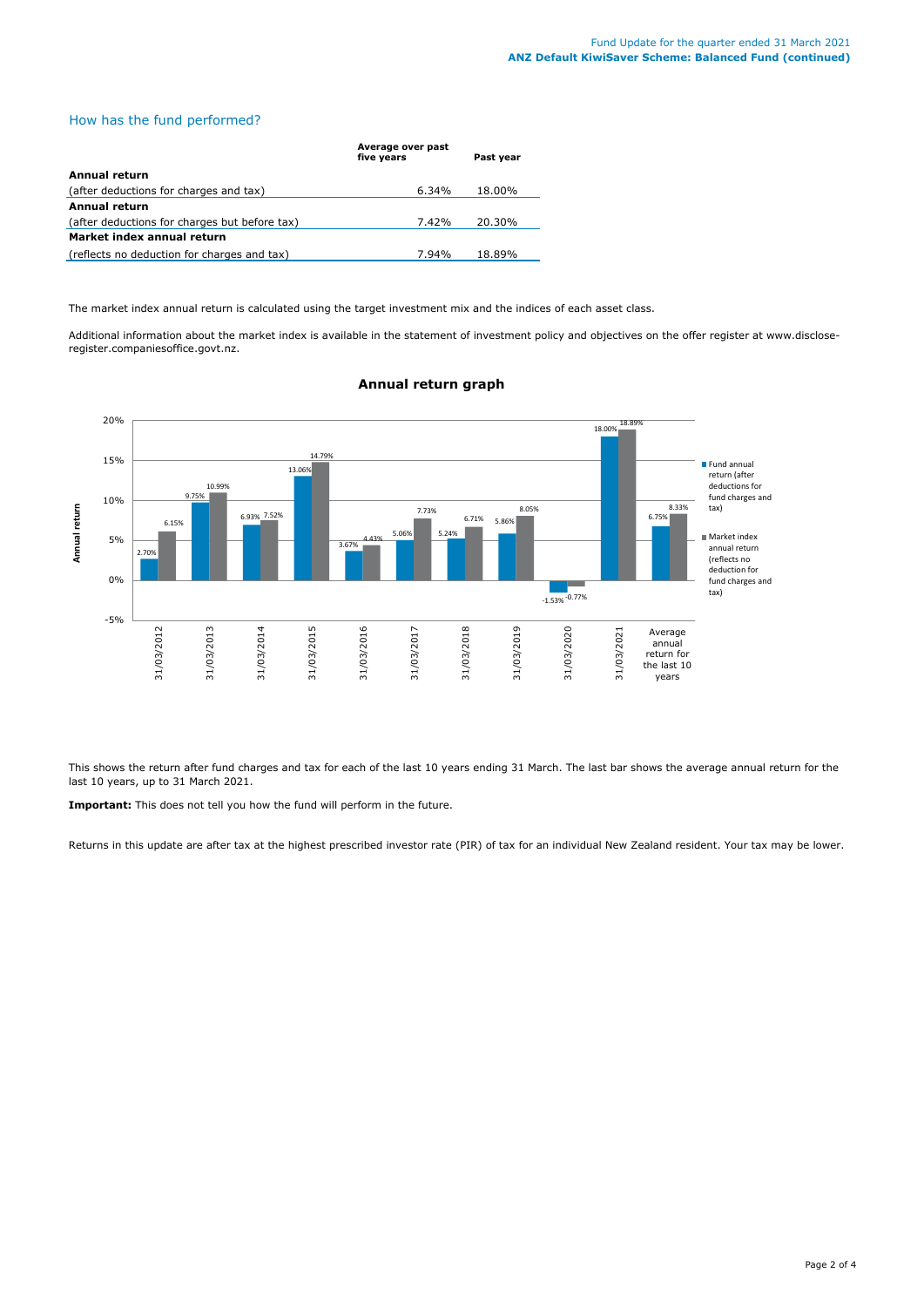# What fees are investors charged?

Investors in the Balanced Fund are charged fund charges. In the year to 31 March 2020 these were:

|                                             | % of net asset value          |
|---------------------------------------------|-------------------------------|
| Total fund charges <sup>1</sup>             | 0.96%                         |
| Which are made up of:                       |                               |
| Total management and administration charges | 0.96%                         |
| Including:                                  |                               |
| Manager's basic fee                         | $0.90\%$                      |
| Other management and administration charges | 0.06%                         |
| Total performance based fees                | 0.00%                         |
|                                             | Dollar amount per<br>investor |
| <b>Other charges</b>                        |                               |
| Membership fee <sup>2</sup>                 | \$18                          |

Investors are not currently charged individual action fees for specific actions or decisions (for example, for withdrawing from or switching funds). See the PDS for more information about Scheme fees.

Small differences in fees and charges can have a big impact on your investment over the long term.

# Example of how this applies to an investor

Sarah had \$10,000 in the fund at the start of the year and did not make any further contributions. At the end of the year, Sarah received a return after fund charges were deducted of \$1,800 (that is 18.00% of her inital \$10,000). Sarah also paid \$18 in other charges. This gives Sarah a total gain after tax of \$1,782 for the year.

#### What does the fund invest in?

# **Actual investment mix<sup>3</sup> Target investment mix<sup>3</sup>**

This shows the types of assets that the fund invests in. This shows the mix of assets that the fund generally intends to invest in.